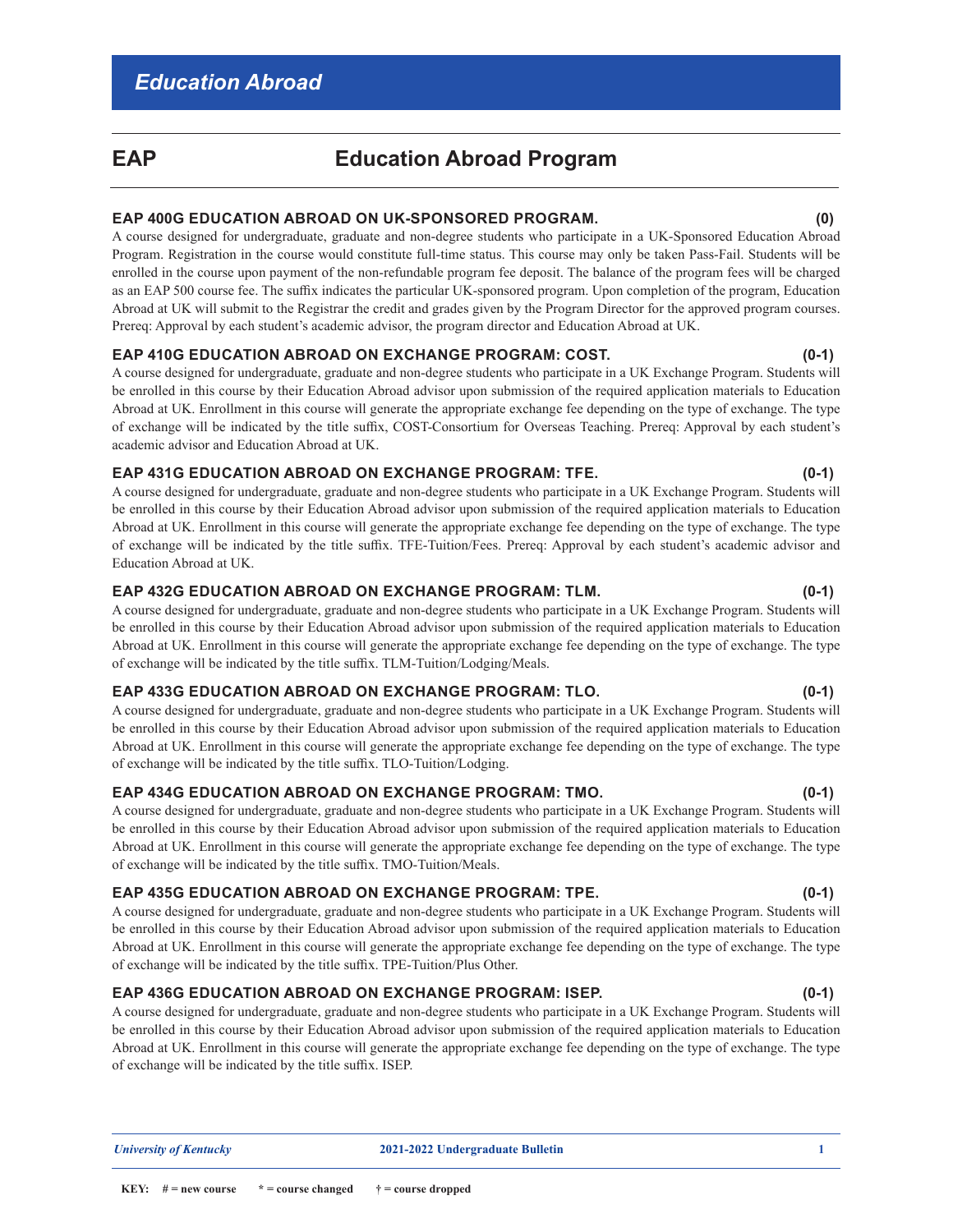# **EAP Education Abroad Program**

### **EAP 437G EDUCATION ABROAD ON EXCHANGE PROGRAM: DES. (0-1)**

A course designed for undergraduate, graduate and non-degree students who participate in a UK Exchange Program. Students will be enrolled in this course by their Education Abroad advisor upon submission of the required application materials to Education Abroad at UK. Enrollment in this course will generate the appropriate exchange fee depending on the type of exchange. The type of exchange will be indicated by the title suffix. DES.

### **EAP 438G EDUCATION ABROAD ON EXCHANGE PROGRAM: HSC. (0-1)**

A course designed for undergraduate, graduate and non-degree students who participate in a UK Exchange Program. Students will be enrolled in this course by their Education Abroad advisor upon submission of the required application materials to Education Abroad at UK. Enrollment in this course will generate the appropriate exchange fee depending on the type of exchange. The type of exchange will be indicated by the title suffix. HSC.

### **EAP 440G EDUCATION ABROAD ON EXCHANGE PROGRAM: BUS. (0-1)**

A course designed for undergraduate, graduate and non-degree students who participate in a UK Exchange Program. Students will be enrolled in this course by their Education Abroad advisor upon submission of the required application materials to Education Abroad at UK. Enrollment in this course will generate the appropriate exchange fee depending on the type of exchange. The type of exchange will be indicated by the title suffix. BUS.

### **EAP 441G EDUCATION ABROAD ON EXCHANGE PROGRAM: BAE. (0-1)**

A course designed for undergraduate, graduate and non-degree students who participate in a UK Exchange Program. Students will be enrolled in this course by their Education Abroad advisor upon submission of the required application materials to Education Abroad at UK. Enrollment in this course will generate the appropriate exchange fee depending on the type of exchange. The type of exchange will be indicated by the title suffix. BAE.

### **EAP 442G EDUCATION ABROAD ON EXCHANGE PROGRAM: EGR. (0-1)**

A course designed for undergraduate, graduate and non-degree students who participate in a UK Exchange Program. Students will be enrolled in this course by their Education Abroad advisor upon submission of the required application materials to Education Abroad at UK. Enrollment in this course will generate the appropriate exchange fee depending on the type of exchange. The type of exchange will be indicated by the title suffix. EGR.

### **EAP 443G EDUCATION ABROAD ON EXCHANGE PROGRAM: CHS. (0-1)**

A course designed for undergraduate, graduate and non-degree students who participate in a UK Exchange Program. Students will be enrolled in this course by their Education Abroad advisor upon submission of the required application materials to Education Abroad at UK. Enrollment in this course will generate the appropriate exchange fee depending on the type of exchange. The type of exchange will be indicated by the title suffix. CHS.

### **EAP 444G EDUCATION ABROAD ON EXCHANGE PROGRAM: ASH. (0-1)**

A course designed for undergraduate, graduate and non-degree students who participate in a UK Exchange Program. Students will be enrolled in this course by their Education Abroad advisor upon submission of the required application materials to Education Abroad at UK. Enrollment in this course will generate the appropriate exchange fee depending on the type of exchange. The type of exchange will be indicated by the title suffix. ASH.

### **EAP 445G EDUCATION ABROAD ON EXCHANGE PROGRAM: FAH. (0-1)**

A course designed for undergraduate, graduate and non-degree students who participate in a UK Exchange Program. Students will be enrolled in this course by their Education Abroad advisor upon submission of the required application materials to Education Abroad at UK. Enrollment in this course will generate the appropriate exchange fee depending on the type of exchange. The type of exchange will be indicated by the title suffix. FAH.

### **EAP 446G EDUCATION ABROAD ON EXCHANGE PROGRAM: PH. (0-1)**

A course designed for undergraduate, graduate and non-degree students who participate in a UK Exchange Program. Students will be enrolled in this course by their Education Abroad advisor upon submission of the required application materials to Education Abroad at UK. Enrollment in this course will generate the appropriate exchange fee depending on the type of exchange. The type of exchange will be indicated by the title suffix. PH.

 *University of Kentucky* **2021-2022 Undergraduate Bulletin 2**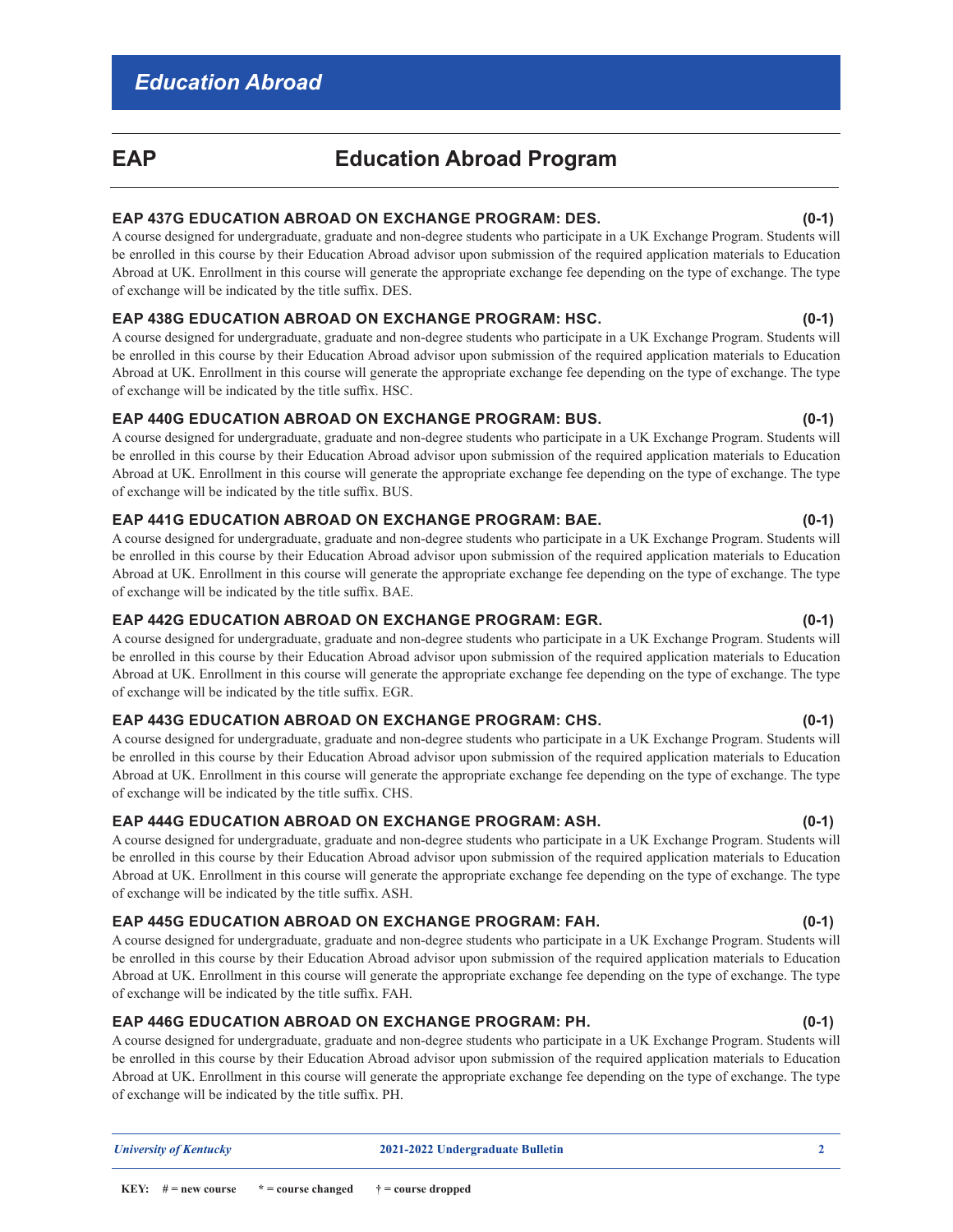## **EAP Education Abroad Program**

### **EAP 447G EDUCATION ABROAD ON EXCHANGE PROGRAM: ED. (0-1)**

A course designed for undergraduate, graduate and non-degree students who participate in a UK Exchange Program. Students will be enrolled in this course by their Education Abroad advisor upon submission of the required application materials to Education Abroad at UK. Enrollment in this course will generate the appropriate exchange fee depending on the type of exchange. The type of exchange will be indicated by the title suffix. ED.

### **EAP 448G EDUCATION ABROAD ON EXCHANGE PROGRAM: CIS. (0-1)**

A course designed for undergraduate, graduate and non-degree students who participate in a UK Exchange Program. Students will be enrolled in this course by their Education Abroad advisor upon submission of the required application materials to Education Abroad at UK. Enrollment in this course will generate the appropriate exchange fee depending on the type of exchange. The type of exchange will be indicated by the title suffix. CIS.

### **EAP 533 EDUCATION ABROAD ON EXCHANGE PROGRAM: TFE. (0-1)**

A course designed for undergraduate, graduate and non-degree students who participate in a UK Exchange Program. Students will be enrolled in this course by their Education Abroad advisor upon submission of the required application materials to Education Abroad at UK. Enrollment in this course will generate the appropriate exchange fee depending on the type of exchange. The type of exchange will be indicated by the title suffix. TFE-Tuition/Fees. Prereq: Approval by each student's academic advisor and Education Abroad at UK.

### **EAP 543 EDUCATION ABROAD ON EXCHANGE PROGRAM: TFE. (0-1)**

A course designed for undergraduate, graduate and non-degree students who participate in a UK Exchange Program. Students will be enrolled in this course by their Education Abroad advisor upon submission of the required application materials to Education Abroad at UK. Enrollment in this course will generate the appropriate exchange fee depending on the type of exchange. The type of exchange will be indicated by the title suffix. TFE-Tuition/Fees. Prereq: Approval by each student's academic advisor and Education Abroad at UK.

### **EAP 599 STUDY ABROAD. (1)**

A course designed for undergraduate and graduate students who go abroad for study following a plan developed as part of their academic program and who are not otherwise registered at the University during the period overseas. Registration in the course would constitute full-time status. The course may be taken on a pass-fail basis for undergraduate students and audited by graduate students. Evaluation by the academic adviser will be an element of the plan. May be repeated to a maximum of three credits. Prereq: Approval by each student's academic department, the Registrar, and the Office for International Programs.

**KEY:**  $#$  = new course  $*$  = course changed  $*$  = course dropped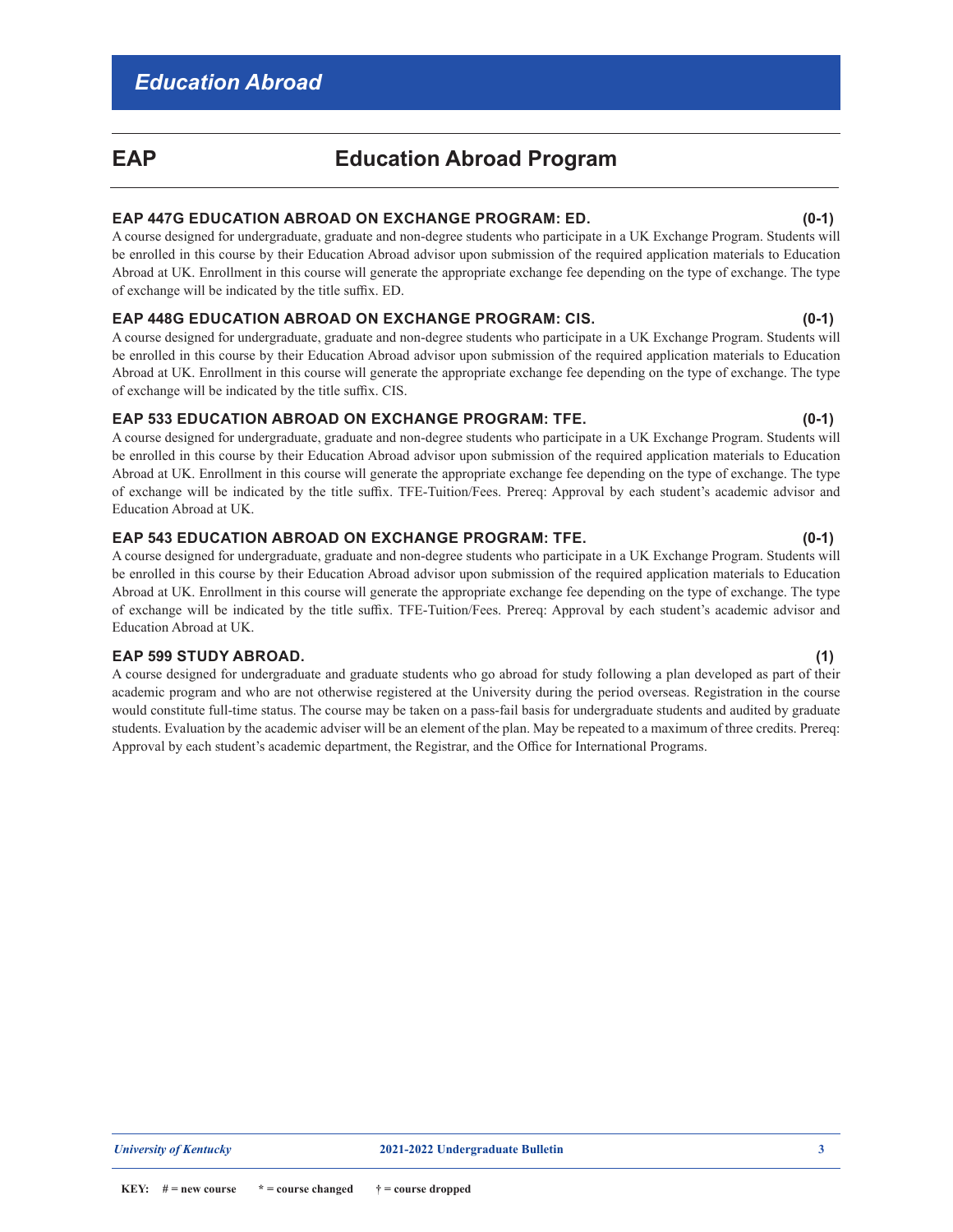## **EXP Experiential Education**

### **EXP 396 EXPERIENTIAL EDUCATION. (1-12)**

A community-based or field-based learning experience under the supervision of a faculty member. May be repeated to a maximum of 30 credits. Pass/fail with departmental permission required for letter grade. Prereq: Completion of Experiential Education Learning Contract and submission of contract to Career Center prior to course registration.

#### **EXP 397 EXPERIENTIAL FIELDWORK. (1)**

A course designed for undergraduates involved in full-time internship studies. Students will be engaged in preprofessional positions such as internships and cooperative education under the supervision of a faculty member. Enrollment in the course constitutes full-time student status. Pass/Fail only. Laboratory, 20-40 hours per week. May be repeated to a maximum of 4 times. Prereq: Completion of Experiential Education Learning Contract and submission of contract to Career Center prior to course registration.

#### **EXP 455 CAPSTONE EXPERIENCE IN INNOVATION AND ENTREPRENEURSHIP. (3)**

EXP 455 is designed as the required capstone course to earn the interdisciplinary Certificate in Entrepreneurship Studies at the University of Kentucky. It is aimed at providing students with the opportunity to integrate the knowledge and skills they have acquired as part of the courses they have completed in entrepreneurship as well as provide experiences for students to focus on innovative processes that require entrepreneurial thinking. The course is based upon the National Science Foundation Innovation Corps program and Stanford's Lean Launch Pad developed by Steve Blank. Students get out of the building, build a company, and test hypotheses related to the nine building blocks of the Business Model Canvas as they complete a capstone project that draws on prior entrepreneurial course work. The experience culminates in a formal business plan and pitch. The course requires students to apply their critical thinking skills as they synthesize previous course work and extend and develop their own original ideas in entrepreneurial thinking. By integrating their knowledge and skills, students will also demonstrate that they possess them. Prereq: COM 381 and consent of instructor.

### **EXP 510 INTERNATIONAL SERVICE-LEARNING. (1-12)**

This course is designed to introduce students to the theories, concepts, and practices of service-learning in an international setting. Service-learning engages the student in enhancing the common good through the application of learning to service. (Same as MC 500.)

### **EXP 650 GRADUATE LEVEL EXPERIENTIAL EDUCATION. (1-9)**

A community-based or field-based learning experience under the supervision of a faculty member. Letter grade. Prereq: Completion of Experiential Education Learning Contract and submission of contract to Stuckert Career Center prior to course registration.

#### **EXP 651 GRADUATE LEVEL EXPERIENTIAL EDUCATION. (1-9)**

**KEY:**  $#$  = new course  $*$  = course changed  $*$  = course dropped

A community-based or field-based learning experience under the supervision of a faculty member. Pass/Fail. Prereq: Completion of Experiential Education Learning Contract and submission of contract to Stuckert Career Center prior to course registration.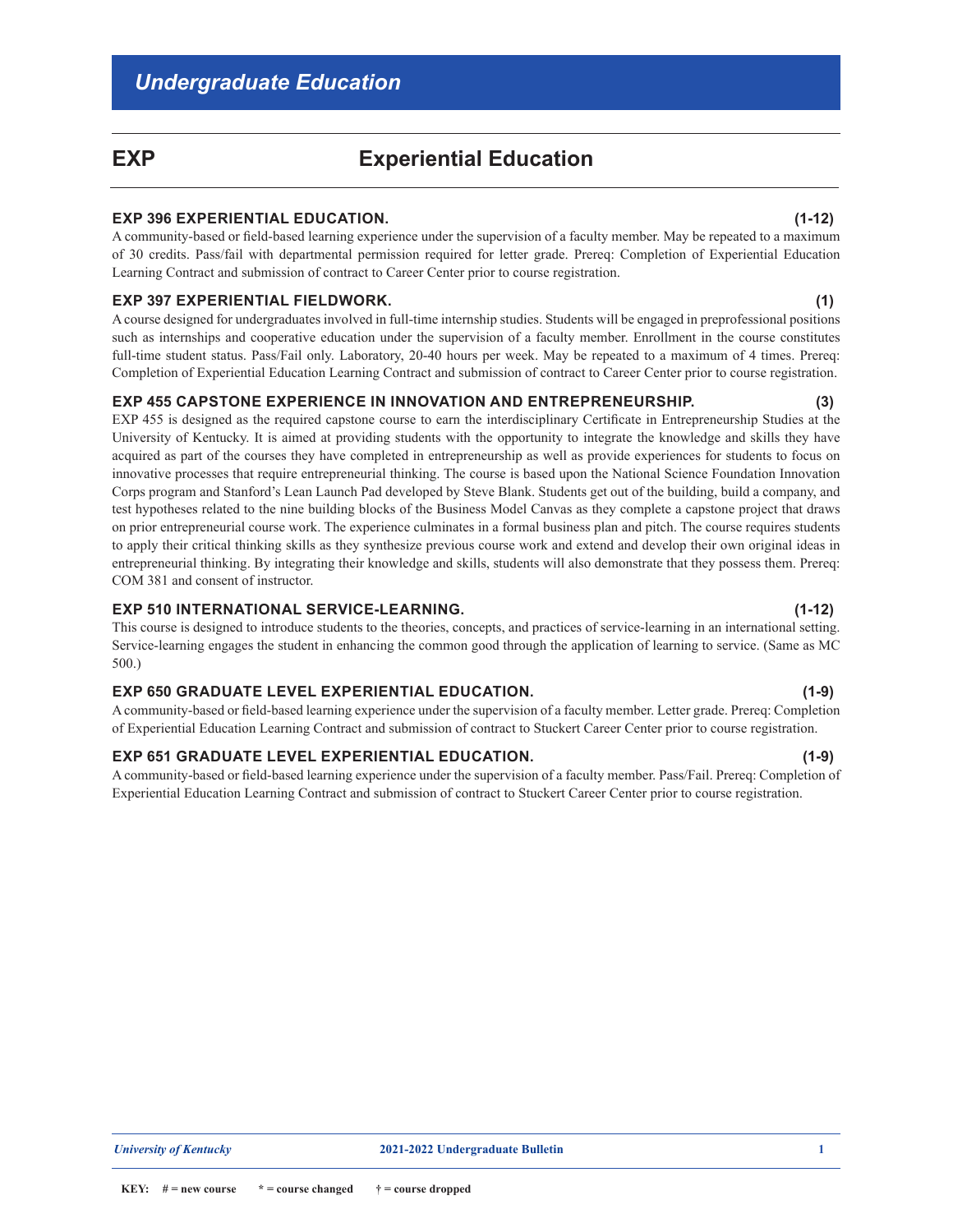## **UK University Wide**

### **UK 090 DEVELOPMENTAL UNIVERSITY COURSE (Title to be assigned). (1-3)**

This course allows offering of developmental topics to assist students to reach proficiency in an academic area prior to taking creditbearing courses. This course is not available for degree credit towards a bachelor's degree. Each proposal must be approved by the Associate Provost for Undergraduate Education. A particular title may be offered no more than twice, after which a permanent course should be developed. Prereq: To be determined by the instructor.

#### **UK 095 ACADEMIC PREPAREDNESS PROGRAM QUANTITATIVE REASONING. (1)**

UK 095 provides preparation for UK Core Liberal Arts Mathematics, MA 111, through individualized instruction offered in a laboratory setting. Students progress at their own pace to achieve course goals with assistance in class by an instructor and peer educator. Course topics include arithmetic, beginning algebra, problem solving, and applications (word problems). UK 095 is not recommended for students planning to take MA 109. Prereq: UK 095 is a required course for students scoring less than 19 on the Math ACT or less than 460 on the SAT or less than 500 on the SAT2016 AND less than 30 on the UK math placement exam.

#### **UK 096 ACADEMIC PREPARATION PROGRAM FOR COLLEGE ALGEBRA. (1)**

UK 096 is one of two options to meet the requirements for College Readiness at UK. UK 096 provides accelerated preparation for MA 109. Topics include arithemetic, algebra, rational equations, polynomials, exponential functions, problem solving, and applications (word problems). Prereq: UK 095 or UK 096 is required for students scoring less than 19 on the Math ACT OR less than 460 on the SAT OR less than 500 on the SAT2016 AND less than 30 on the UK math placement exam.

#### **UK 100 UNIVERSITY COURSE (Title to be assigned). (1-3)**

This course permits the offering at the introductory level of special courses of an interdisciplinary, topical, or experimental nature. Each proposal must be approved by the Associate Provost for Undergraduate Education. A particular title may be offered at most twice under the UK 100 number. Students may not repeat under the same title. Prereq: Will be set by instructor.

### **UK 101 ACADEMIC ORIENTATION. (1-2)**

This course is designed to assist undergraduates in adjusting to the academic life of the University. Through lectures, discussions, exercises, and out-of-class assignments, UK 101 helps first-year students: articulate the purpose and nature of a college education at a research university; articulate UK's expectations of its students; gain an appreciation of the University's mission, history, and traditions; develop skills for achieving academic success such as study strategies and library research skills; increase awareness and use of campus resources; reflect on personal and social issues that first-year students often face in a college environment; become involved in the total life of the University; and form beneficial relationships with students, faculty, and staff.

### **UK 110 PASS/FAIL UNIVERSITY COURSE (Title to be assigned). (1-3)**

This course permits the offering at the introductory level of special courses of an interdisciplinary, topical, or experimental nature. Each proposal must be approved by the Associate Provost for Undergraduate Education. A particular title may be offered at most twice under the UK 100 number. Students may not repeat under the same title. Prereq: Will be set by instructor.

### **UK 120 ACADEMIC PREPARATION PROGRAM READING. (1)**

UK 120 provides supplemental instruction in reading to support the development of reading and study strategies. UK 120 is offered as a co-requisite course for UK Core classes, particularly those meeting the Foundations of Inquiry in the Social Sciences, Foundations of Inquiry in the Physical and Mathematical Sciences, and Foundations of Inquiry in the Humanities. UK 120 is required for students scoring less than 20 on the Reading ACT. Prereq: UK 120 is required for first semester, first time students scoring less than 20 on the ACT.

#### **UK 125 APP READING AND WRITING. (1)**

The Academic Preparation & Placement Program supports UK students in meeting college readiness benchmarks in Reading & Writing and prepares them to be successful in their major. By the end of this course students will demonstrate college readiness through the development of transferable skills necessary for success across disciplines and within their major. Specifically, students will be able to process, retain, and analyze multiple texts as a key process in producing well-constructed composition and communication assignments within future coursework. Prereq: Students with an ACT scores below 18 in English and/or 20 in Reading or an SAT (evidence-based reading and writing) score below 480 should be enrolled in UK 125.

 *University of Kentucky* **2021-2022 Undergraduate Bulletin 1**